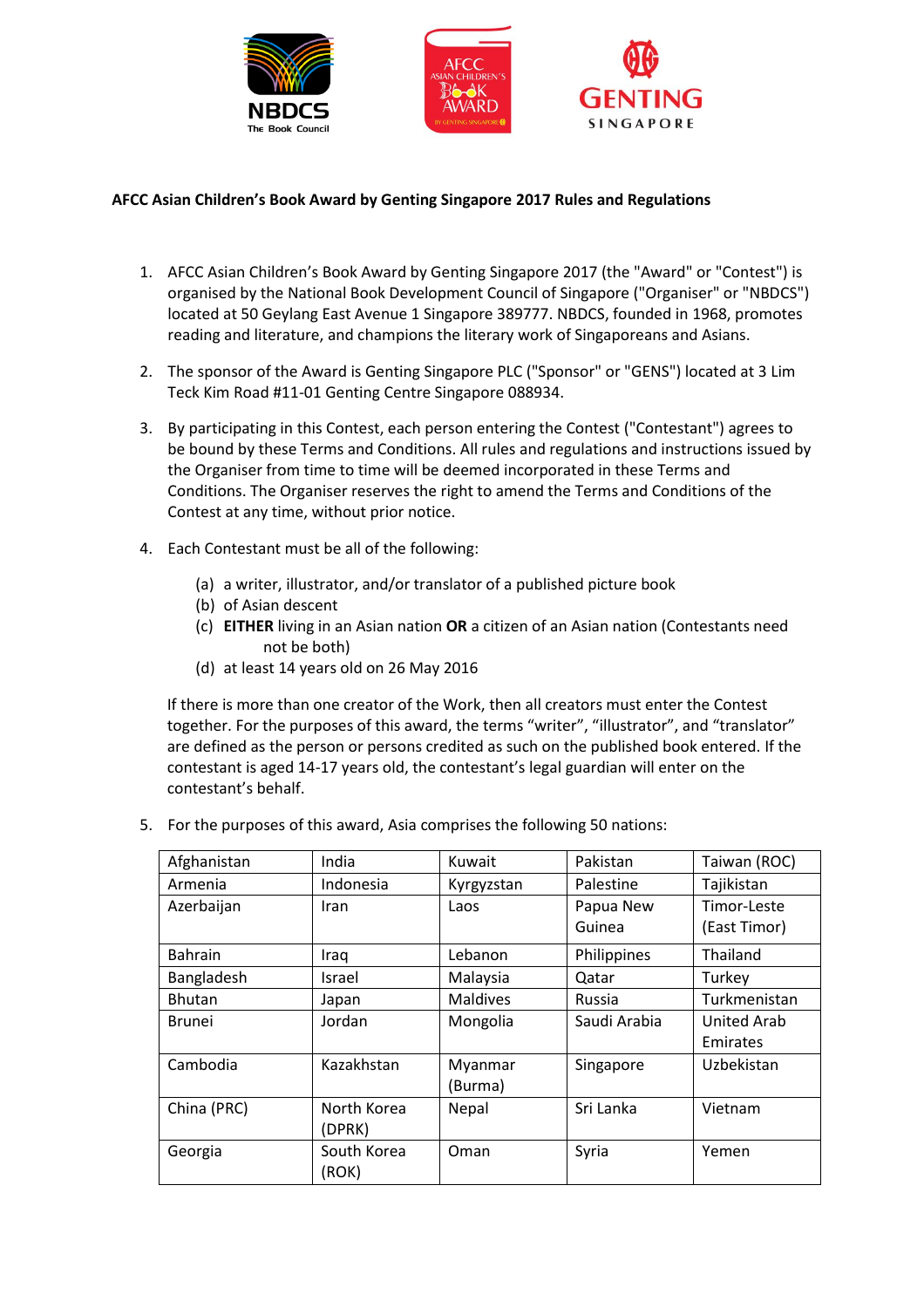





- 6. Eligible Works must fulfil the following criteria:
	- (a) Must be a picture book targeted at children 3-10 years of age;
	- (b) Must be Asian in content;
	- (c) Only original Works in their original languages or translated into English published between 1 January 2014 and 31 December 2016 will be accepted; for the purposes of this award, reprinted titles are not considered original Works. To be eligible, works must be published in physical picture book form for general commercial release (the judging panel may agree to consider a self-published work; such a decision will be entirely at the discretion of the judging panel, and subject to the approval of the Organiser).
	- (d) Works can be in any language, but if no published English version exists, the entry must include an English translation for the purposes of judging. All text assessment will be based on this English translation.
- 7. All entries must contain soft copies of the following documents:
	- (a) An official entry form, duly filled in by the Contestant(s) (PDF, Word DOC, or JPG);
	- (b) A recent photograph of the Contestant(s) (JPG);
	- (c) A short biography of the Contestant(s), and a summary of the Work, each not more than 100 words (Word DOC);
	- (d) A copy of the official photo ID of the Contestant(s) (PDF or JPG) (passport, driver's license, identification card, etc.);
	- (e) English translation of the work (if applicable) (Word DOC)
- 8. All entries must contain 6 physical copies of the Work, along with a CD-ROM or thumb drive containing the above documents, and be mailed to:

**Organizer – AFCC Asian Children's Book Award by Genting Singapore 2017 Submission** National Book Development Council of Singapore Geylang East Public Library 50 Geylang East Avenue 1 Singapore 389777

- 9. Submitted entries will become property of the Organiser and will not be returned. A Contestant may submit more than one Work for the Contest, provided that the Works are different and not variations of the same Work.
- 10. Entries may be submitted by either the Contestant(s) or his/her/their Publisher, but all the above documents will still be required.
- 11. All entries must be received by the Organiser not later than 6 January 2017 at 5.00pm Singapore time. All entries submitted after the specified closing date and time, or submitted through any other means other than according with these Terms and Conditions, or submissions which are not in compliance with these Terms and Conditions, will not be eligible for the Contest. Any complaints of missing and/or delayed submissions shall not be entertained.
- 12. The Organiser will check details concerning the eligibility of each Contestant and the Work submitted. Only Works from Contestants who meet the criteria will be accepted and sent to